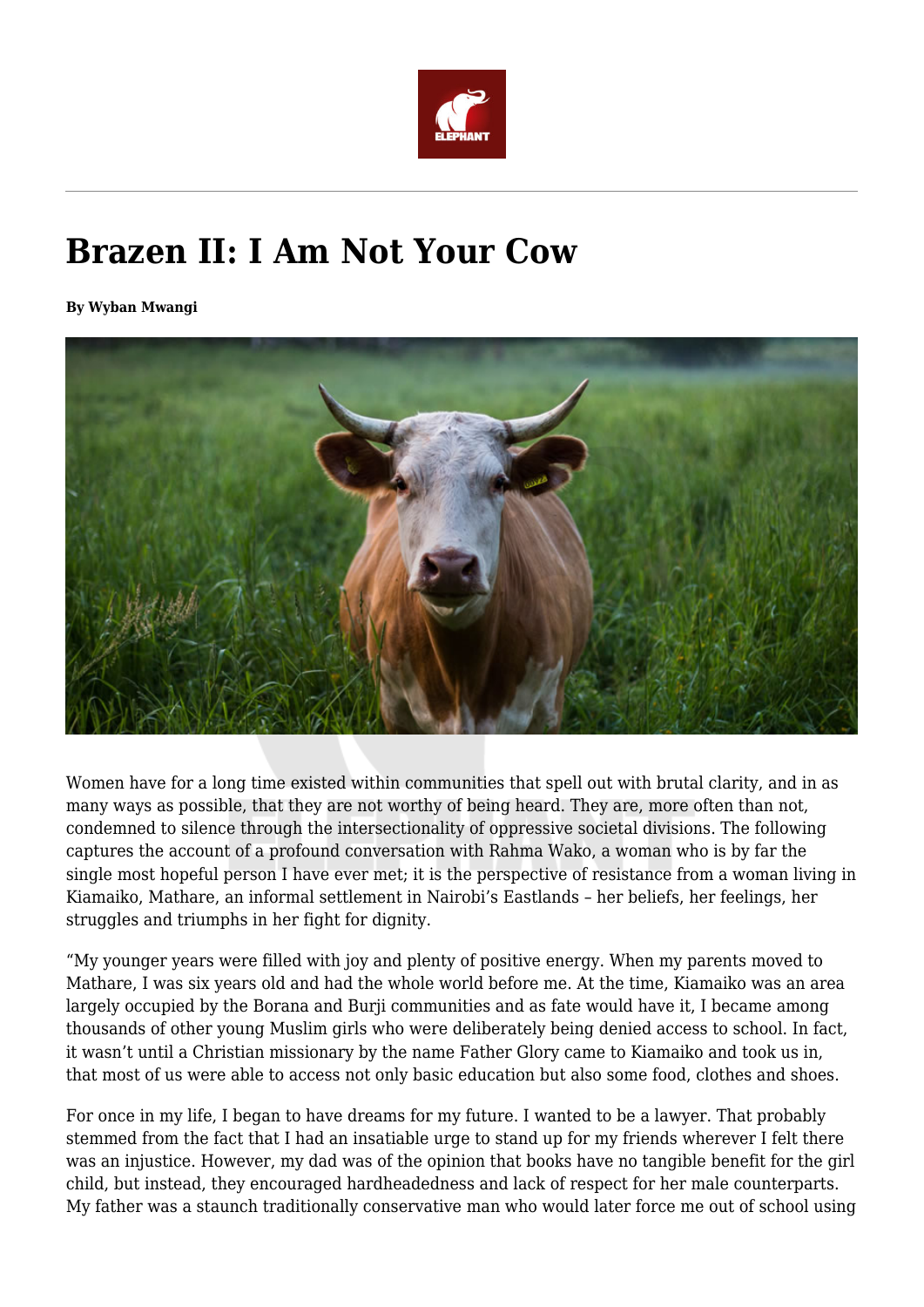the flimsy excuse of my personal security, claiming that I would be consumed by Father Glory's beliefs and become like those spoilt educated Christian girls he severely detested.

I was hardly thirteen when I was hurriedly married off to a 50-year-old man. I do not remember feeling more betrayed in my life. Let me spell out precisely what I mean by being betrayed: that whole week our home had been busy. Family members came from far and wide, so our home was abuzz with activity. All this while, my cousins, siblings and I were all in the dark on what the ceremony was about. After all, it was no place for kids to poke their noses into older people's business. That we were gearing up for a large and beautiful ceremony was all we cared about. On the day, my parents brought me new clothes and sat me down for a quick pep talk. I did not understand what was going on. My father, his brothers and a few uncles from the larger extended family held two fingers to my face, as if making a peace sign. They asked me to choose one of either, for they represented a blessing and a curse. I picked the two finger sign. This is how the naive little me sealed her fate! I had unwittingly become the bride of a man whose children I played together with. A man who had been in three marriages already. Since we were in the city, they were not going to bring cows and goats but rather they paid a lot of money to my father as dowry for my hand in marriage. I was being sold out and it was not in my place to say no. Customarily, they say that when 'cows' go to a family, they should not be returned back to sender. That would be an abomination.

Now I had to say goodbye to my newly found passion for school as well as my dream of becoming a lawyer. My whole world was caving in. I am not sure how capable I was then of falling in love or knowing what love feels like, but I can still remember literally feeling my dreams being brutally snatched out from my clenched fists. Worse still, I knew there was no one to rescue me. Father Glory's Messiah, about whom he always told us great stories, was too far away from me. People in our family said that when a girl attains twelve years, she is grown enough and should (whether or not a man has shown up to court her) be married off before she grows older. Apparently, the older she got, the easier it would be for the world to corrupt her morals. I was to accept my fate and immediately embark on my new role as a wife. Not even my mother could protest or say no.

A woman is to be seen, not heard. She is the neck, and a man, well, a man is the head!

When I got pregnant, I gave birth to twins but my mother-in-law took them away from me. They said I was way too young to raise children. Again, I struggled to completely fathom what all this meant. My husband beat me every day. He had developed a habit of physically assaulting me and demanding babies. That, I gave to him religiously. Still, I never got to be with my children. After every delivery, my mother-in-law would come and pick the babies, and the cycle would repeat itself with my husband returning to continue with the demands. And the beating persisted even after I bore hin three sets of twins. However, after they took away my second set of twins, I could not take it anymore.

It was never going to sit well with my soul. Even I had limits. My back had been pushed against the wall so I decided to finally speak up for myself. I became an outcast among my own kin for deciding to take my abusive husband to the Makadara law courts, demanding custody of my children. Father Glory's Messiah must have arrived during this period. He had been very late but at least I won the case and reunited with my kids. Nothing else mattered. I demanded to be divorced immediately. After that demand, I ended up on my own, with all sorts of unprintable names being hurled at me. No one wanted to be associated with Rahma.

My father and mother disowned me, and my sisters would not stand the sight of my face. I had betrayed the ways of my people. How despicable? I was only capable of bringing misfortune. Should I go and die, no one was going to bury me! That was how I began to sell the illicit chang'aa brew,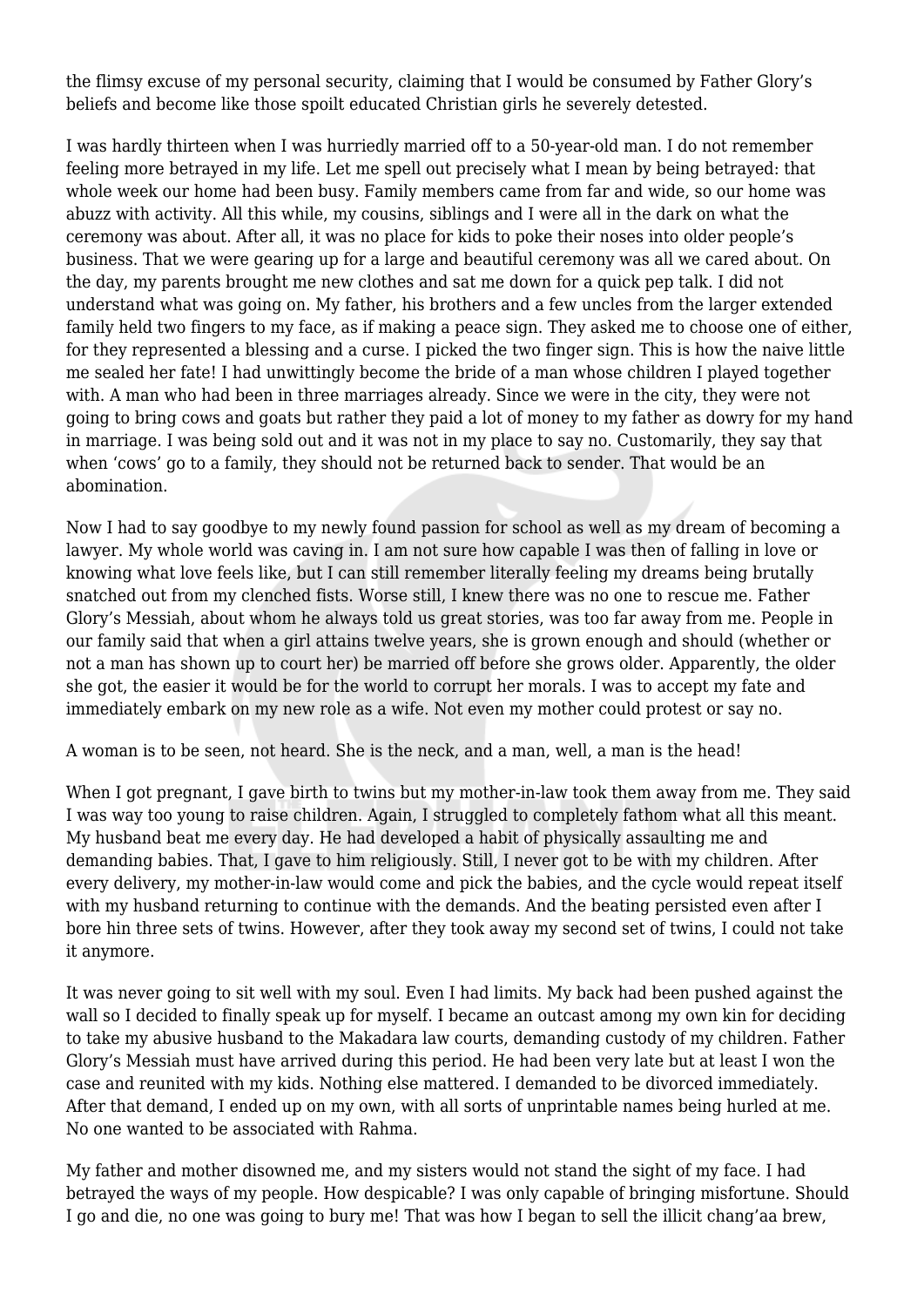something that was completely unheard of, given my religious background. But I was ready to do whatever it took to feed my children.

Everyone made sure to remind me that I would not manage to raise my babies without a man in the picture and I was determined to prove them wrong. All of them. Yes, I got to that point and for once in my life I had become the lawyer I always desired to be as a little girl, standing up for myself against the whole world, thus feeling more alive than I had ever been before.

Very often, it crosses my mind what life would have been like had I chosen the path to be a meek, obedient subdued wife who is unconditionally in love with a monster, who unconditionally submits to the contradictions without question of one's birth tradition and religion. No, forget that. The one thing most people never saw beyond my husband's imposing sense of masculinity was how readily he would abuse his physical power with any chance he got, how ruthlessly he would beat me, and how deep he would scar me both within and without.

I still bear gruesome scars of old knife wounds all over my arms, head and thighs owing up to the daily assault that either came with the insecurity of losing me to younger boys or as a stern warning that I should keep away from them. Every time I would run away and make him have to come looking for me, I could tell how it was going to end. I knew that script all too well. The trauma was overwhelming.

I felt that the time had come to be bold and to declare from the rooftops what I had been hiding deep in the recesses of my brain. There were more vulnerable girls and women in Kiamaiko vulnerable destined to go down the same path I had been subjected to. Having been through the Female Genital Mutilation (FGM), I was dismayed at how many girls in my community were still put through it. I also knew so many women, like me, who were grappling with domestic violence. The problem was bigger than me. It was a social crisis affecting women of my community. I was done with dwelling in my own sense of self-pity and felt the urgent need to speak out about many difficult but important issues that perhaps people needed to hear, but I was not certain I would do it well. I needed to stay attached to my people, and addressing too many 'controversial' topics made that difficult, if not impossible.

I was doing this with the hope of helping many and of angering as few as possible. My great fear was that in so doing I would end up only helping a few and turning the majority to anger. But even if the latter was going to be the case, I honestly felt that the conversations were worth having. The angry would eventually get over their anger and, in the end, would think less only of me. And I strongly believed that their displeasure with my person or opinions was a small price to pay if I helped even a few and liberated them from the suffering they were enduring.

This how I began my journey of visiting local schools mentoring young girls and teaching them alternative values. I taught them that it is not okay even when tradition or religion says it is, to be married at a young age, to someone you do not love or who does not respect you, or to be forcibly married to a man old enough to be your father. I taught them the true value of their choice and that they should always demand for their voices to be heard. I spoke to about the challenges of FGM. Here in Kiamaiko, we once lost a girl to it. She was poorly operated on by this old lady who could not see very well but had somehow been the one mandated to perform the cut. My people again blamed the poor girl's death on fate. They said that it was for God to decide; that her day had come and nothing could have been done to dodge it. Can you imagine this?

Later, I would start a local women's parliament, Bunge La Wamama Mashinani, ( The Parliament of Grassroots Women) with four friends, which sought to identify the excesses of patriarchal power as a fundamental source of injustice and inequality, and sought to challenge socially sanctioned gender